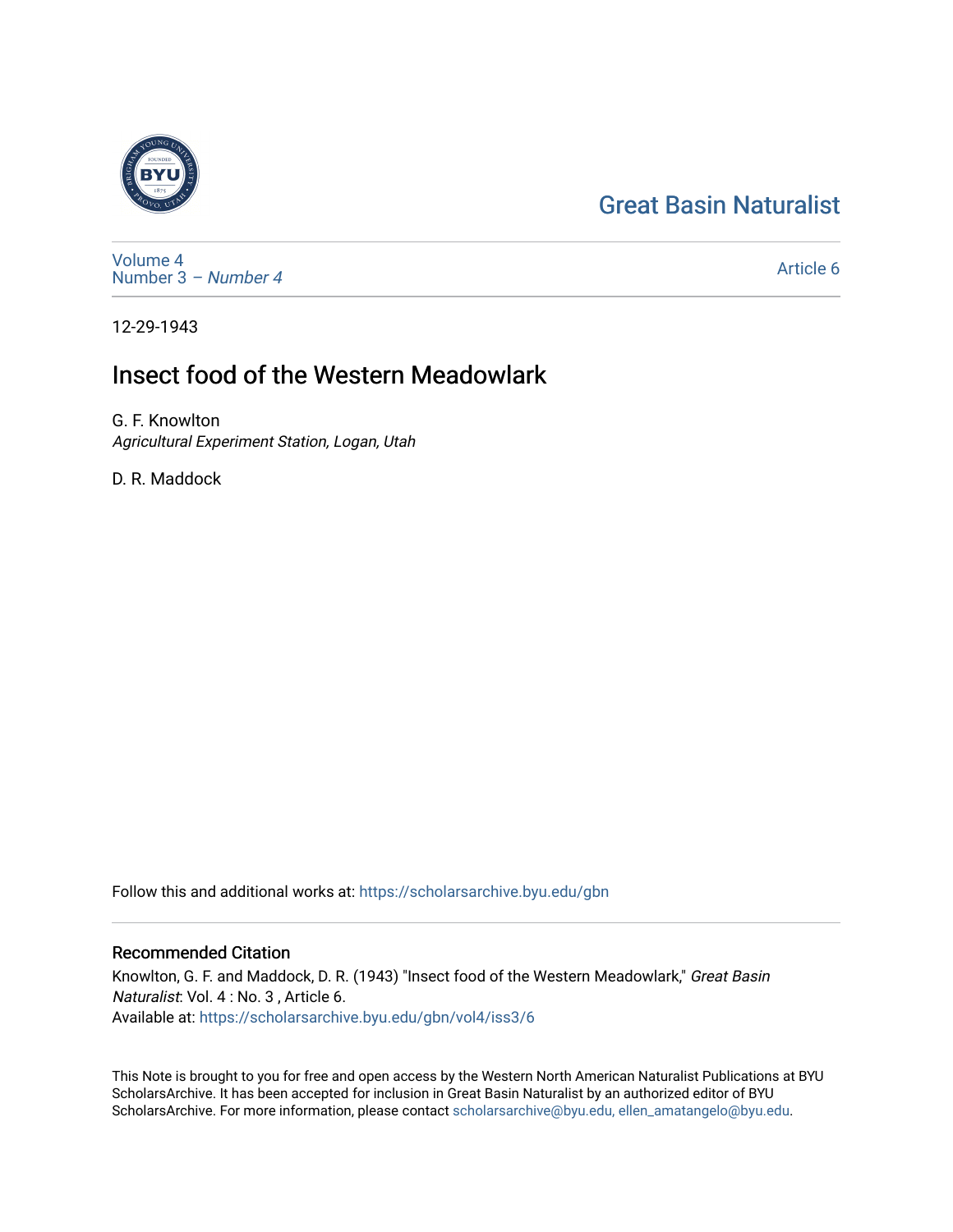## Insect Food of the Western Meadowlark

The present study of the insect food of the western meadowlark, Sturnella neglecta Audubon, further emphasizes its value to agriculture and its help in suppressing range insect pests in Utah. The following report is based on an examination of the stomach contents of 172 specimens collected in Utah during the eleven seasons 1932 through 1942, inclusive. Table <sup>1</sup> was prepared to indi cate the number of recognizable insects present seasonally in the stomachs, ar ranged under the various insect orders. Fifty-two of the stomachs were collected April through June, 45 during July and August, and 75 in September and October.

Insect material still recognizable in the stomachs included: 242 adult and 92 nymphal grasshoppers, Mclanoplus mexicanus Saus. being most frequently recognizable, besides 41 grasshopper eggs, doubtless digested from female abdomens 14 Mormon cricket nymphs, *Anabrus simplex* Hald., 1 snowy tree cricket, Oecanthus niveus (De G.), 2 Jerusalem crickets, Stcnopclmatus lonyispina Brunner, <sup>1</sup> coulee cricket, and <sup>1</sup> phasmid. Neuroptera recognized were 2 raphidids and 2 mantispids. Odonata, 2 dragonflies and <sup>1</sup> damselfly. Hemiptera included among the Lygaeidae, 41 false chinch bugs, Nysius ericac (Sch.), <sup>1</sup> Lygacus kalmii Stal, 1 Ligyrocoris nitidulus (Uhl.), and 2 Corizus hyalinus Uhl.; the 42 Pentatomidae included 3 Acrosternum hilaris (Say), 11 Brachymena sulcata Van D., 2 Chlorochroa uhleri Stal, <sup>7</sup> C. sayi Stal, 2 Euschista inflatus Van D., 4 Thyanta custator (Fabr.); 3 Reduviidae included one Reduvius personatus (L.) and 1 Sinea diadema (Fabr.); among the Miridae were  $4$  Lygus hesperius Knight and 6 L. elisus Van D.; Coreidae, 1 Carpocorus remota Hory., 1 Leptocoris trivittatus Say, and 1 Peribalus limbolarius Stal; one Neididae; 6 Scutelleridae included 2 Homaemus aenifrons (Say). Among the Homoptera were 14 sugar-beet leafhoppers, Eutettix tenellus (Baker), one *Oncometopius lateralis* (Fabr.), and 11 pea aphids, *Macrosi*phimi pisi (Kalt.). Coleoptera included <sup>1</sup> Gyrinidae, 105 Carabidae, 6 Silphidae of which 2 were Silpha lapponica Hbst.; 5 Staphylinidae; of the 4 Meloidae 1 was Epicauta pennsylvanica (De G.); 12 Elateridae, 1 a wireworm; 4 Buprestidae; 73 Dermestidae included 48 larvae, 1 adult Dermestes frischi Kug., 1 D. marmoratus Say,  $1$  D. talpinus Mann, and  $3$  D. lardarius L.; 20 Tenebrionidae; of 33 Scarabaeidae, 21 were of the genus  $Aphodius$ , mostly  $Aphodius$  granarius (L.) and A. distinctns Mull. ; <sup>1</sup> Histeridae ; <sup>1</sup> Lucanidae ; 2 Cerambycidae ; of 26 Chrysomelidae, 2 were larvae and <sup>1</sup> an adult asparagus beetle, Criocerns asparagi (L.) and 1 Disonycha pennsylvanica (Ill.); 3 Mylabridae, pea weevils, Bruchus pisormn (L.) ; 76 Curculionidae included 7 adult and 19 larval clover leaf weevils, Hypera punctata (Fabr.), 38 adult and 6 larval alfalfa weevils, Phytonomus posticus (Gyll.), and  $7$  strawberry root weevils, Brachyrhimus ovatus (L.) and B. rugosostriatus Goeze.

Lepidoptera included 13 beet webworms, Loxostcyc sticticalis L., of the family Pyralidae; of 223 specimens that appeared to be Phalaenidae larvae, at least 54 were army cutworms, *Chorisagrotis auxilaris* (Grote) and 1 was a corn earworm, Heliothis armigera Hbn.; there were only 9 adult Lepidoptera recognized while 483 larvae were found. Diptera included <sup>1</sup>Tipulidae, 3 Chironomidae, <sup>1</sup> Culicidae, 2 Calliphoridae, and 2 Muscidae. Among recognizable Hymenoptera were 2 Tenthredinidae, 2 Chrysididae, 245 Formicidae, 2 Vespidae, 3 Sphecidae,